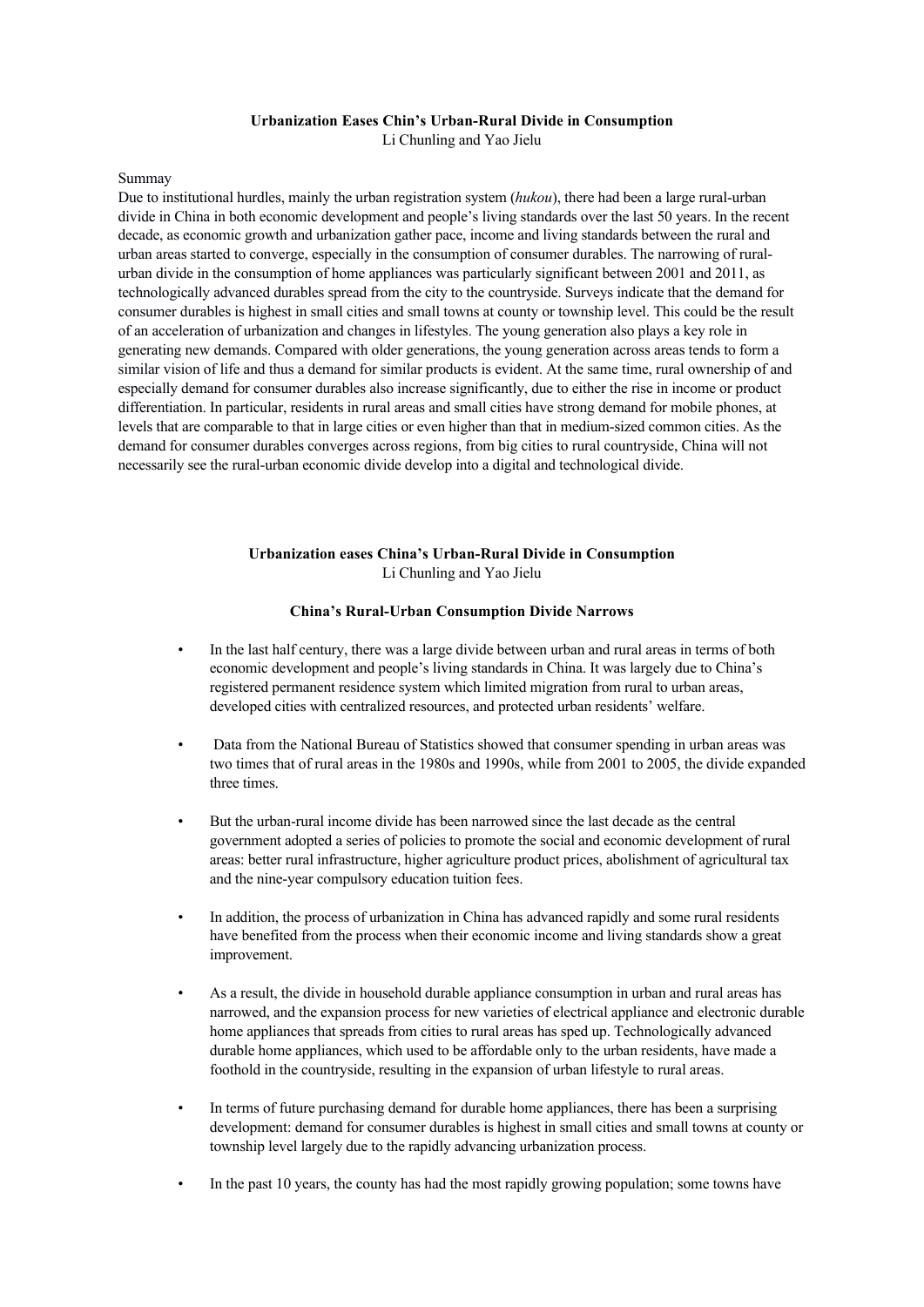very high population densities. The initial impetus for expansion came from the exploitation of the rural area by the government for the development of real estate projects, gradually moving residents of counties and towns from cottages to apartments.

- Accompanying the shift is a change in lifestyle from traditional rural lifestyle to urban lifestyle. These lifestyle changes stimulate the demand for durable home appliances.
- At the same time, in recent years, with the development of county and rural areas, some migrant workers return and many of them no longer want to return to rural areas. They often buy a property in the town and settle there. Those who work in big cities but are unable to afford a flat also buy houses in counties or towns, and live with their parents and children.
- In addition, the centralization of locations of senior high schools, a policy implemented as part of this century's education policy also results in rapid concentration of population in small cities. These developments tend to encourage urbanization and thus stimulate the local consumption of durable home appliances and act as a driving force.
- The demand for durable home appliances in rural areas is also on the rise, fast catching up with the pace in urban areas, as the urbanization of small cities and towns gradually gathers pace.
- Although there are still major differences in possession rates of more expensive consumer durables, there are no such differences in terms of the demand for major consumer durables. In fact, the strongest demand for certain products, such as mobile phones, comes from residents in rural areas as well as small cities. There is thus less technological or digital divide between the rural and urban areas as the income difference would suggest.

## **Divide in the Possession of Durable Goods**

2.1 According to the research based on the national sample survey data collected by the Institute of Sociology (CASS) in 2001 and 2011, the possession rate of basic family electrical appliances in rural families was significantly lower than that for urban areas.

2.2 As shown in Figure 1, in 2001, three basic appliances—TVs, refrigerators and washing machines owned by urban families have a high possession rate of around 90% in provincial level cities, prefectural level cities and counties or township level cities. The refrigerator possession rate was 85.7%, 69.6% and 61.1% in municipalities/provincial cities, municipality level cities and counties or township level cities, while washing machine possession rates were 83.2%, 76.2% and 68.2% respectively.

2.2 However, the possession rate in peri-urban rural areas was far higher than that for common rural families; nearly half (48%) of peri-urban rural families had refrigerators and washing machines while in common rural families the possession rate was only 16.5% and 33.6%, respectively. The TV possession rate in rural families and urban families shows a relatively small divide, 78.4% in peri-urban rural families, and 55.2% in other rural families.

2.3 The possession rates of air conditioners were lower in 2001. With the exception of families in municipalities and municipalities/provincials (43.3%), other cities and rural areas have very low possession rate: 12.5% for municipality level cities, 16.9% for counties or township level cities and only 7.9% and 2.3% for rural and peri-urban rural areas.

Figure 1

2.4 Figure 2 shows the possession rate of durable home appliances in different regions in 2011. Television sets and mobile phones were common in urban areas with a possession rate of more than 95%; refrigerators and washing machines were also popular, at a rate that was usually higher than 80%.

2.5 For family consumption products such as computers and air conditioners, their possession rate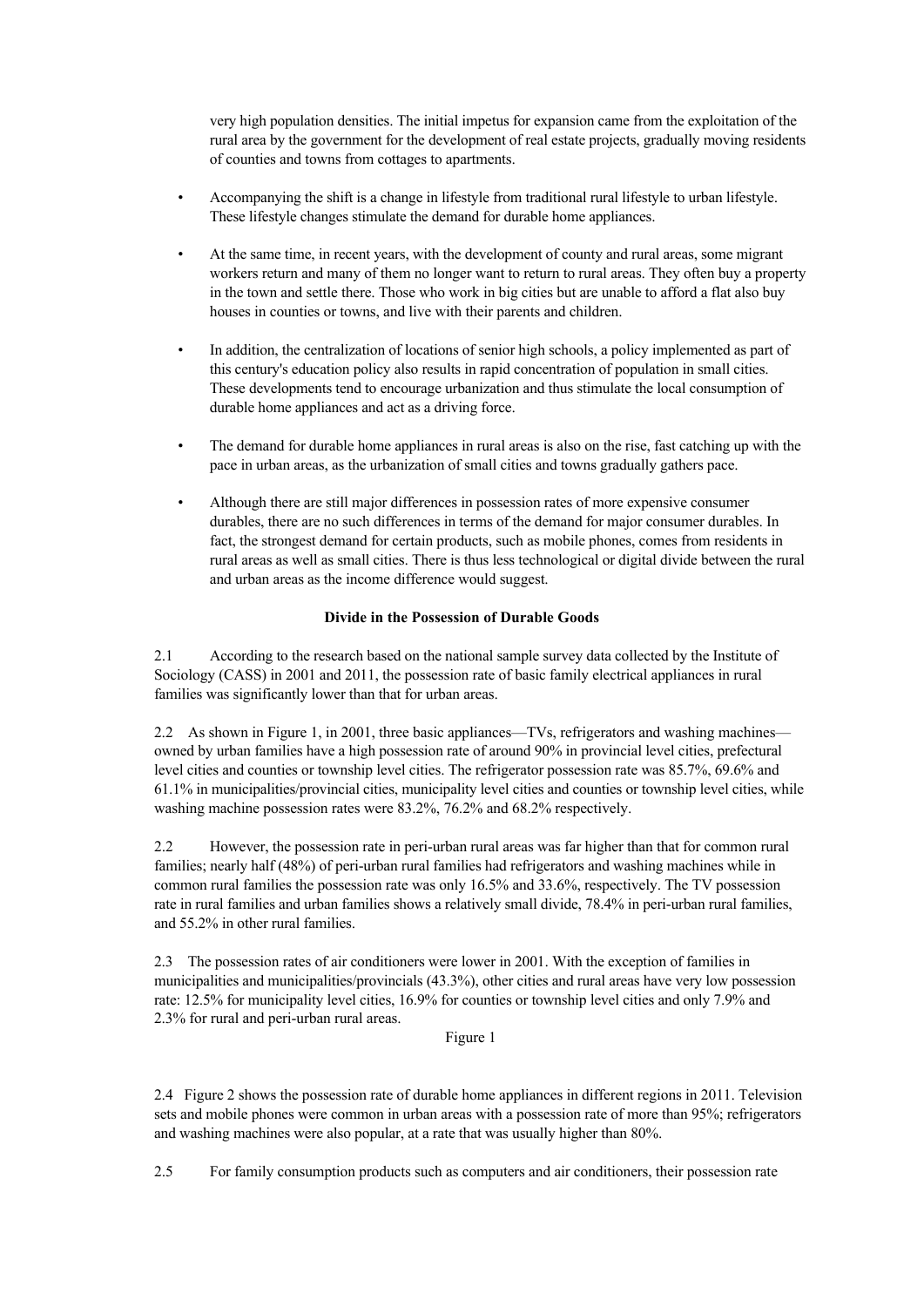among people in municipalities/provincial and common cities was more than 50%. The possession rate for computers was 73.4% and 62.5% in municipalities / provincial and common cities respectively, while air conditioner possession rate was a respective 70.8% and 53.8%. In comparison, county and township residents had slightly lower possession rates of 47.3% and 31.2% respectively. Televisions and mobile phones in rural areas registered a possession rate of more than 90%.

2.5 Meanwhile, there is a remarkable increase in possession rates among rural and peri-rural households. In 2011, most rural residents also had refrigerators and washing machines. Refrigerator possession rate in peri-urban areas was 71.3% while that for rural areas was 52.3%. Possession rate of washing machines was 66.1 % for per-urban areas and 63.1% for rural areas. Rural residents had lower possession rates of computers and air conditioners. Computer possession rates in peri-urban rural areas and rural countryside were 32.5% and 24.2% and air conditioners had a possession rate of 24.2.1% and 8.8%, respectively. Figure 2

2.6 Figures 3 and 4 illustrate the divide between the possession rates for urban and rural areas in 2001 and in 2011 for durable home appliances. A comparison of the two figures shows that the divide in possession rate of durable home appliances in urban and rural areas had significantly narrowed. The possession rate divide for TV sets and mobile phones in rural and urban areas was very obvious in 2001, a sharp contrast to that in 2011.

2.7 TV sets and mobile phones are tools for cultural transmission and communications. As such they are apt to create a digital divide between the haves and have-nots. Since the divide in their possession rate in urban and rural areas has narrowed, the digital divide in information dissemination and communication between urban and rural households has also diminished. This may in a large extent be due to the government's investment boost in communications, electricity and other infrastructure construction programs (since the late 1990s) in rural areas.

2.8 The divide in the possession rate for refrigerators and washing machines in rural and urban areas was prominent in 2001, but this divide had narrowed significantly in 2011. In particular, while the possession rates of different types of urban residents were very small, the divide in urban and rural areas was still evident. Since refrigerators and washing machines are essentials to modern family life, the narrowing of divide in possession rate of refrigerators and washing machines between urban and rural areas shows that urban family lifestyle has expanded to the rural areas.

Figure 3

# Figure 4

2.9 Figure 5 lists the divide in the possession rate of various kinds of durable home appliances in 2001 and 2011, reflecting growth in durable home appliance possession in the past decade. The figure shows that in terms of growth in ownership, computer predominated the urban areas, while mobile phones led in the rural areas which also witnessed very impressive growth in the possession rate of refrigerators, televisions and washing machines. Possession rate of air conditioners in common urban families also shows a fast-growing rate.

Figure 5

2.10 The possession growth rate of traditional home appliances reflects a gradient effect from the urban areas to the rural areas, first in the municipalities / provincial cities, followed by common cities, before infiltrating the counties / towns and peri-urban rural areas, and finally, spreading to the rural areas.

2.11 However, the new generation of durable goods, such as computers and mobile phones, shows a totally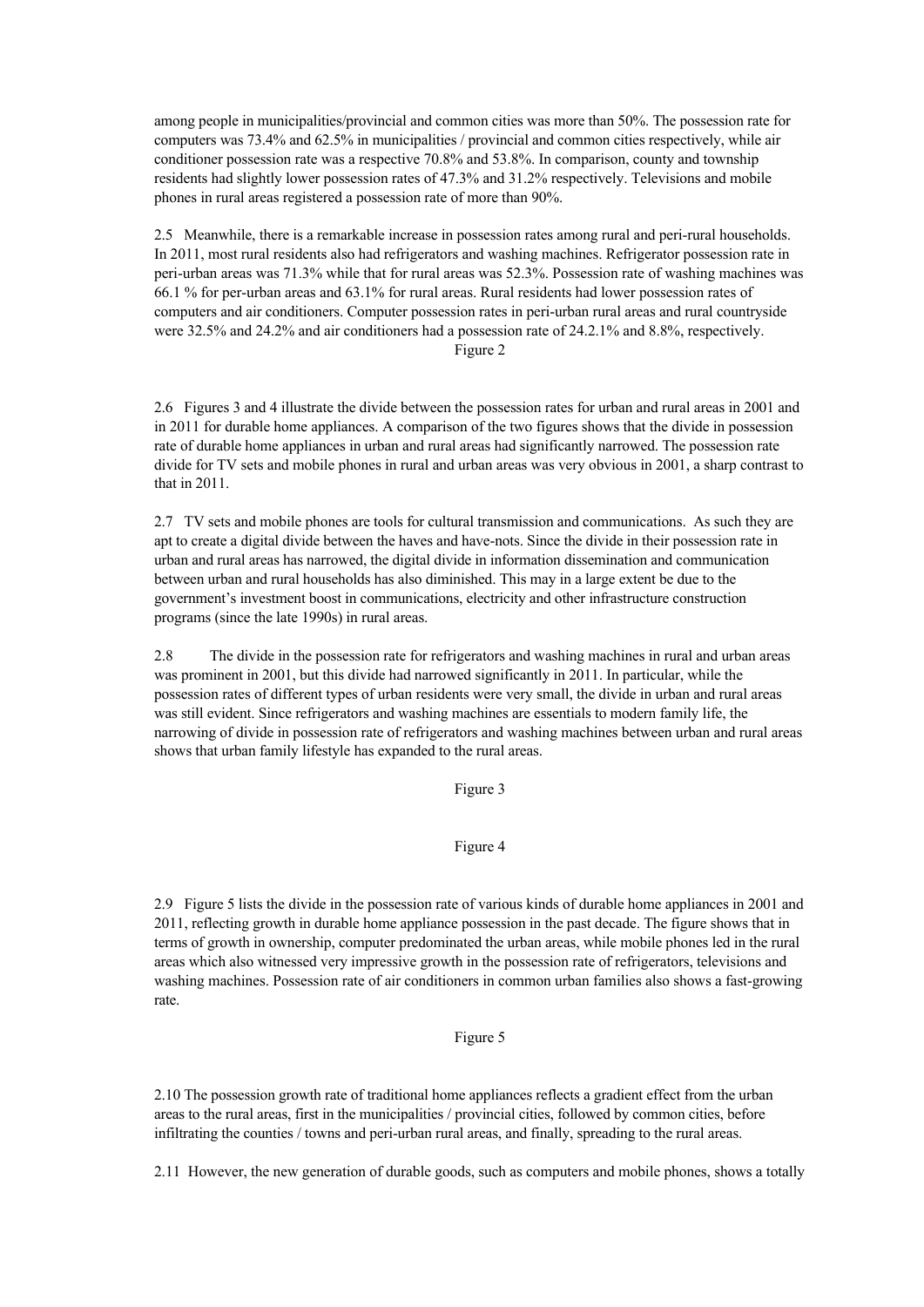different gradient progression model: urban and rural areas almost simultaneous possession of such goods, in particular with regard to mobile phone.

2.12 In the last two years, factors like the popularization of smart phones (with Internet coonections), and the prevalence of online shopping and logistics facilities in both urban and rural areas further closed the digital divide between urban and rural consumption.

2.12 However, the consumption divide in urban and rural areas could be traced to the income divide between urban and rural residents. Although the income divide between urban and rural areas has narrowed in recent years, the income of rural residents is still far below that of urban residents, and the income of residents of small and medium cities is far lower than that of large cities. This income divide between urban and rural consumption is set to continue.

2.13 The data in Table 1 shows that though TV sets are popular in both the urban and rural areas and displaying no significant differences, the same could not be said of color TV sets and more advanced and expensive LCD / plasma television sets. Urban residents—particularly people in the municipalities / municipalities/provincial cities— have a much higher possession rate of LCD / Plasma TV sets than residents of small towns and rural areas who still largely buy color TV sets.

2.14 The divide in the possession rate of different types of computers in urban and rural areas is however not so apparent. This may be due to the small price difference between different types of computers versus the big price gap between color TVs and LCD / Plasma TVs. This implies that the income divide between urban and rural residents is still a key factor in their consumption divide. Localities also play a role. Urban residents (especially people in large cities) tend to have higher income than those in small towns and rural areas, thus explaining the affordability factor.

|                    | Municipalities /<br>municipalities/<br>provincial cities | Common cities | Peri-urban rural<br>areas | Counties /<br>towns | Rural areas |
|--------------------|----------------------------------------------------------|---------------|---------------------------|---------------------|-------------|
| Desktop            | 76.2                                                     | 85.4          | 80.8                      | 81.3                | 75.9        |
| Notebook           | 47.7                                                     | 33.8          | 26.5                      | 32                  | 32.5        |
| Tablet             | 3.1                                                      | 0.8           | 1.3                       | 1.9                 | 4           |
| Color TV           | 74.8                                                     | 83            | 94.9                      | 89.3                | 97.2        |
| LCD / plasma<br>TV | 40.2                                                     | 26.7          | 11.8                      | 19.3                | 8           |

Table 1: Percentage of different types of computers and TV sets in families that owned computers and TV sets

2.15 However, this divide is reflected more and more in product prices, rather than necessarily in the types of products available. As rural-urban migration and product distribution between urban and rural areas speeds up, accessibility to new technology and advanced products almost equalizes in both the urban and rural areas. Although new products are always more expensive, domestic manufacturers are able to quickly make copies for people in smaller cities and rural areas, keeping rural residents on par with urban residents in consumption, but at a lower price.

## **Gaps in the Willingness to Buy Durable Home Appliances**

3.1 The possession rate of durable home appliances reflects the purchasing demand of urban and rural residents in the past rather than in the future. In order to know their willingness to purchase in future, the CASS-CGSS survey of 2011 investigated whether respondents intended to buy durable home appliances within six months.

3.2 Figure 6 shows the consumption growth of seven durable home appliances, namely, television sets, refrigerators, washing machines, mobile phones, computers, air conditioners and cars from 2001 to 2011. It reflects the difference in possession rate of durable home appliances throughout the past decade.

3.3 Figure 7 lists the difference in possession rate of durable home appliances in urban and rural residents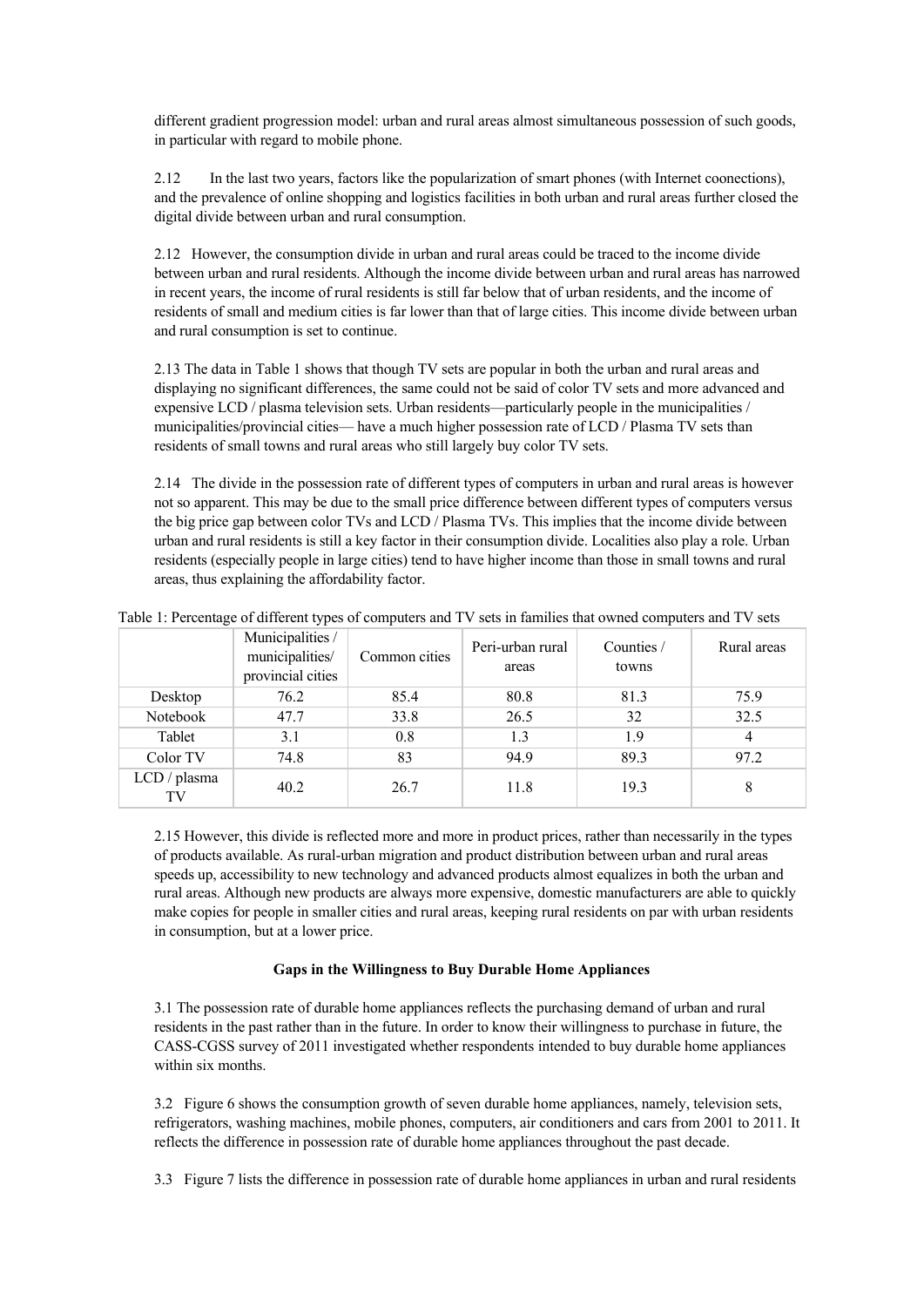in 2011, reflecting people's future requirements for purchasing durable home appliances in urban and rural areas. The changes in the purchasing requirements of durable home appliances in urban and rural areas in the past ten years and in the future can be concluded through a comparison of the two figures.

3.4 From 2001 to 2011, rural residents were the biggest buyers of TV sets, refrigerators and washing machines as urban residents had evidently reached a saturation point in the possession rate of these three durable home appliances in 2001.

3.5 In 2011 TV set consumption for big cities and small towns made a huge turnaround when urban residents replaced their color TV sets with LCD / Plasma TV sets and residents in small towns went for larger sized TV sets. After 2011, the purchasing trend for refrigerators and washing machines has seen the greatest demand in small towns and rural areas.

3.6 In the same period, the demand for mobile phones and computers surged. The situation remains even after 2011. Before 2011, the demand for mobile phones was greater than that for computers, but since 2011 a reverse is evident. After 2011, the smart phone with Internet access is the favorite product. Surprisingly, residents in small towns (counties / towns) and rural areas outrank those in common cities and peri-rural areas in terms of their demand for smart phones.

3.7 Changes in consumption demand for air conditioners follow the traditional model: it spread first from large cities to medium and small cities, then to small towns and rural areas around the city, and finally to rural areas. Before 2001, the consumption demand for air conditioners was mainly concentrated in large cities. From 2001 to 2011 common cities constituted the largest consumption demand for air conditioners, overtaken only in 2011 by residents in rural areas around the cities and small towns.

Figure 6

## Figure 7

3.8 Surprisingly, the demand for durable home appliances in small towns (counties / towns) is the greatest. Figure 7 shows that in terms of demand for these six durable home appliances, county / town residents rank first or second place (with automobile consumption in third place).

3.9 A major reason for this phenomenon is urbanization. In recent years, urbanization occurred in many county/town areas and former rural residents moved to counties or towns. Meanwhile, a number of people who had worked for many years in big cities chose to settle in smaller cities instead of bigger ones. These two are likely buyers of new durable home appliances.

3.9 Another factor influencing the decision of local farmers and migrant workers to move to the counties and the towns is education. Since the beginning of this century, the Ministry of Education shut down a number of education institutes and merged schools into a single large school to concentrate junior and senior high schools in the counties and towns. To provide better education for their children, some rural residents moved to the counties and towns. This urbanization process stimulates the purchasing demand for durable home appliances in small towns.

3.10 The consumption demand for cars is still large in China. Car possession rate was very low in China in 2001: 1.6% in the municipal / municipalities/provincial area, 1% in common cities, 1.7% in peri-urban rural areas, 0.8% in counties / towns, and 0.5% in rural areas. The possession rate in peri-urban rural areas is slightly higher than that of urban areas due to the demand for minivans for business transportation purposes in the rural area around the cities.

3.11 In 2011 the car possession rate in both urban and rural families increased significantly, to 25.1% in municipalities / municipalities/provincial cities, 18.6% in common cities, 9.9% in peri-urban rural areas, 13.6% in counties / towns, and 5% in rural areas. Urban residents have higher possession growth rates than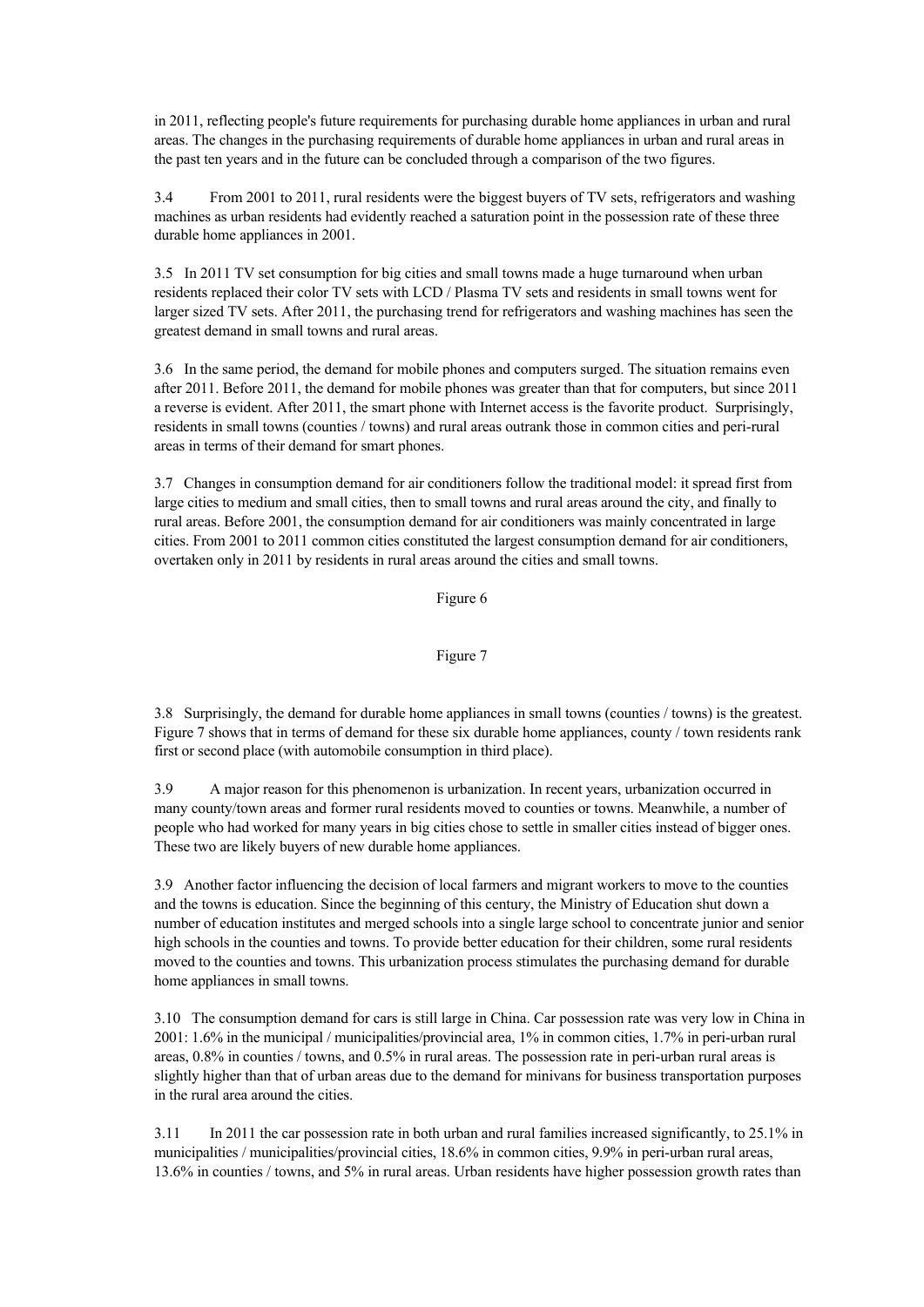rural residents, especially in big cities and common cities which show the fastest growth.

3.12 The demand for cars showed a similar trend in 2011, with cities constituting the biggest; however, the divide between urban and rural areas . In addition, in urban areas, the purchasing demand for cars in common cities is larger than that in municipalities / municipalities/provincial cities. traffic congestion.

### **Factors Influencing Demand for Durable Home Appliances**

4.1 Different factors such as economic income, educational level and age contribute to the diverging demand for appliances and consumer durables among residents in different areas in China.

4.2 Car is still a relative luxury good for ordinary Chinese households. There was an obvious divide in the demand for cars in urban and rural areas from 2001 to 2011. Residents of municipalities/provincial cities have the largest purchasing demand, followed by common city residents, residents of rural and peri-urban counties / towns, and rural residents.

4.3 In addition, the purchasing demand for cars seems to correlate with annual income and education levels. The factor of age also affects car purchasing demand: the younger working adults have higher purchasing demand than the older generation.

4.4 Although factors including education level and age were factors influencing the purchasing demand of cars in 2011, the effect of annual income was not so obvious for cars and computers. Before 2011 their consumption was mainly determined by the level of personal income; this was no longer true after 2011 for the demand of cars. With economy cars flooding the market and car loans made easily accessible, automobile prices were brought down to a level that was even affordable to young people without a high income.

4.5 In 2011, there was no major divides between urban and rural areas for common household appliances such as computers, refrigerators, air conditioners, TV sets and washing machines. As economic growth and urbanization progresses hand in hand, these products have become household necessities across all areas. Counties and towns or rural areas tend to have the strongest demand, followed by peri-rural areas, municipalities/provincial and common cities. Common cities tend to have the least demand since the possession rate is already high and demographic expansion there is lower than that of the large cities.

4.6 As disposable income rises and prices for the aforementioned appliances fall, there is a convergence in demand for these common household appliances. Income and education levels have limited impact on purchasing demand. In terms of age, a reverse scenario is discernible before and after 2011: for a working adult, the younger a person is, the greater his/her the purchasing demand is.

4.7 For mobile phones, the demand in counties / towns is highest, followed by municipalities / municipalities/provincial cities and rural areas; the purchasing demand in common cities and peri-urban rural areas is significantly lower than these three areas.

4.8 Factors including annual income and years spent in education have no significant influence on the purchasing demand for mobile phones, but the factor of age is both different and influential. The younger one is, the greater the purchasing demand. Mobile phone consumption is no longer limited to people with high income and high education level. It has become a mass consumer product.

4.9 There is no significant difference between the demand for smart phones in small cities and the countryside, though there is a divide based on pricing and branding. People in cities tend to go for high-end international brands, while those in small towns and rural areas are more likely to buy locally produced and cheaper smart phones that perform similar functions with same network access. There are no technological or digital divides between people of different areas, especially among the young.

4.10 In sum, rural demand for consumer durables has caught up with urban levels due to the combined effect of economic growth, social change and generation shift. As economic growth and urbanization gather